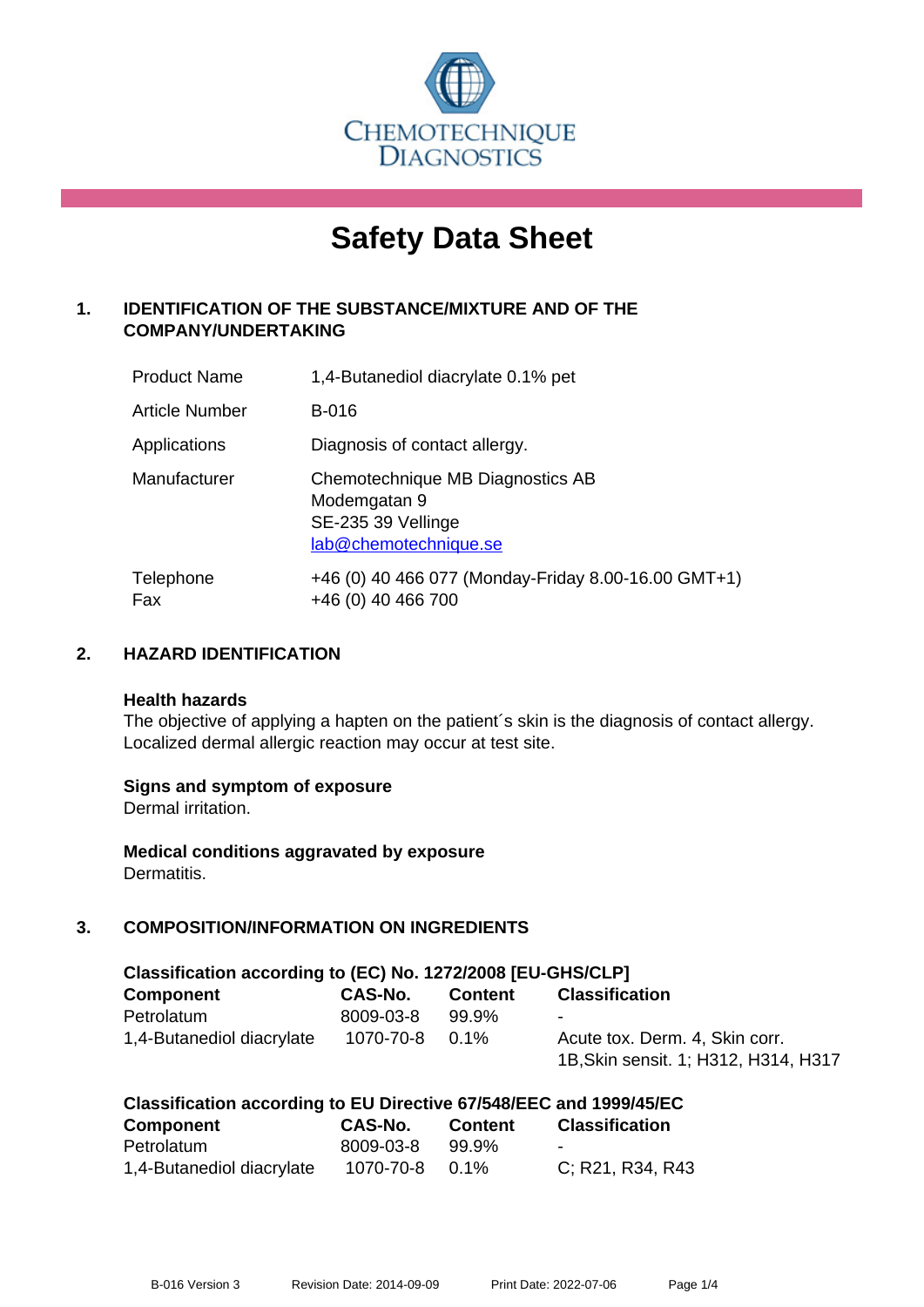## **4. FIRST AID MEASURES**

## **Emergency and first aid procedures**

Obtain medical attention.

# **5. FIRE-FIGHTING MEASURES\***

#### **Suitable extinguish media**

CO2, powder or water spray. Fight larger fires with water spray or alcohol resistant foam.

# **For safety reasons unsuitable extinguishing agents**

Water with full jet.

## **Special protective equipment for fire-fighters**

Wear self-contained respiratory protective device. Wear fully protective suit.

\*Data is shown for petrolatum only

## **6. ACCIDENTAL RELEASES MEASURES**

**Steps to be taken if material is released or spilled** Contain and place in a closed container.

# **7. HANDLING AND STORAGE**

**Precautions to be taken in handling and storage** Store dark at 5-8°C. Avoid extended exposure to light. FOR EXTERNAL USE ONLY.

# **8. EXPOSURE CONTROLS/PERSONAL PROTECTION**

**Respiratory protection** Not required.

**Ventilation** Local exhaust.

**Protective gloves** Disposal gloves.

#### **Eye protection** Not required with normal use.

## **Work/Hygienic practices**

Wash hands after each use.

## **9. PHYSICAL AND CHEMICAL PROPERTIES**

Odour **Odourless** 

Appearance Ivory White Semi-solid

Melting point\* 50-55° C Flash point\*  $>100^{\circ}$ C

Boiling point\* No data available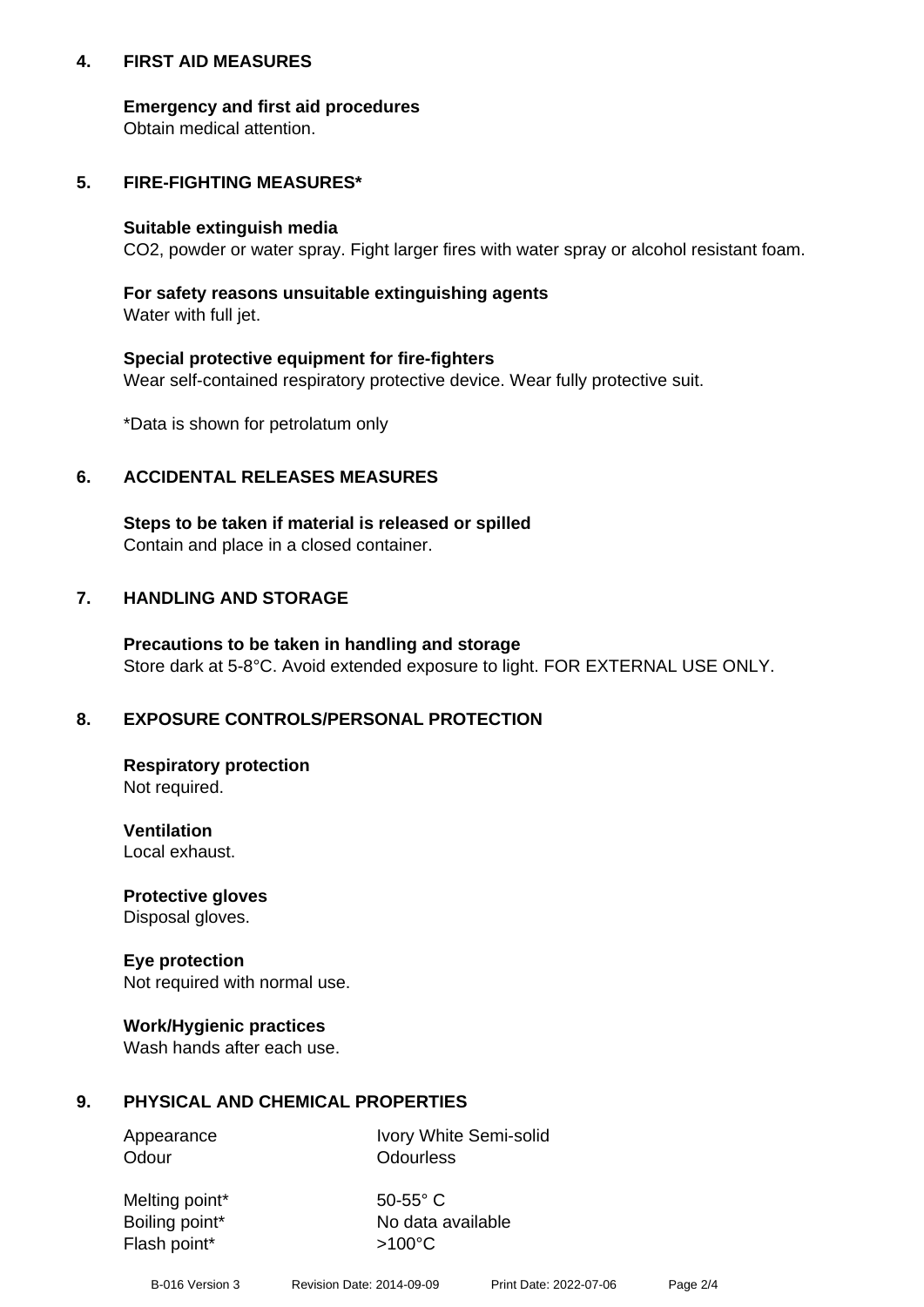Density\* No data available. Solubility in/Miscibility with Water\*

Self ignition\* Product does not self ignite. Danger of explosion\* Product does not present an explosion hazard. Insoluble

\*Data is shown for petrolatum only

# **10. STABILITY AND REACTIVITY**

#### **Incompability**

May react with strong oxidizing agents.

#### **Stability**

Stable at recommended storage conditions.

#### **Hazardous byproducts**

Combustion may generate CO, CO2 and other oxides.

**Hazardous polymerization**

Will not occur.

## **11. TOXICOLOGICAL INFORMATION**

No data available.

#### **12. ECOLOGICAL INFORMATION**

No data available.

## **13. DISPOSAL CONSIDERATIONS**

#### **Waste disposal method**

Comply with federal, state/provincial and local regulation.

#### **14. TRANSPORT INFORMATION**

Not dangerous goods.

## **15. REGULATORY INFORMATION**

The classification is according to the latest editions of the EU lists, and extended by company and literature data.

#### **16. OTHER INFORMATION**

#### **Text of H-statements and R-phrases mentioned in Section 3**

| Acute tox. Derm. 4     |                           | Acute toxicity, Dermal (Category 4)                              |          |  |
|------------------------|---------------------------|------------------------------------------------------------------|----------|--|
| Skin corr, 1B          |                           | Skin corrosion (Category 1B)                                     |          |  |
| Skin sensit. 1<br>H312 |                           | Skin sensitization (Category 1)<br>Harmful in contact with skin. |          |  |
| B-016 Version 3        | Revision Date: 2014-09-09 | Print Date: 2022-07-06                                           | Page 3/4 |  |